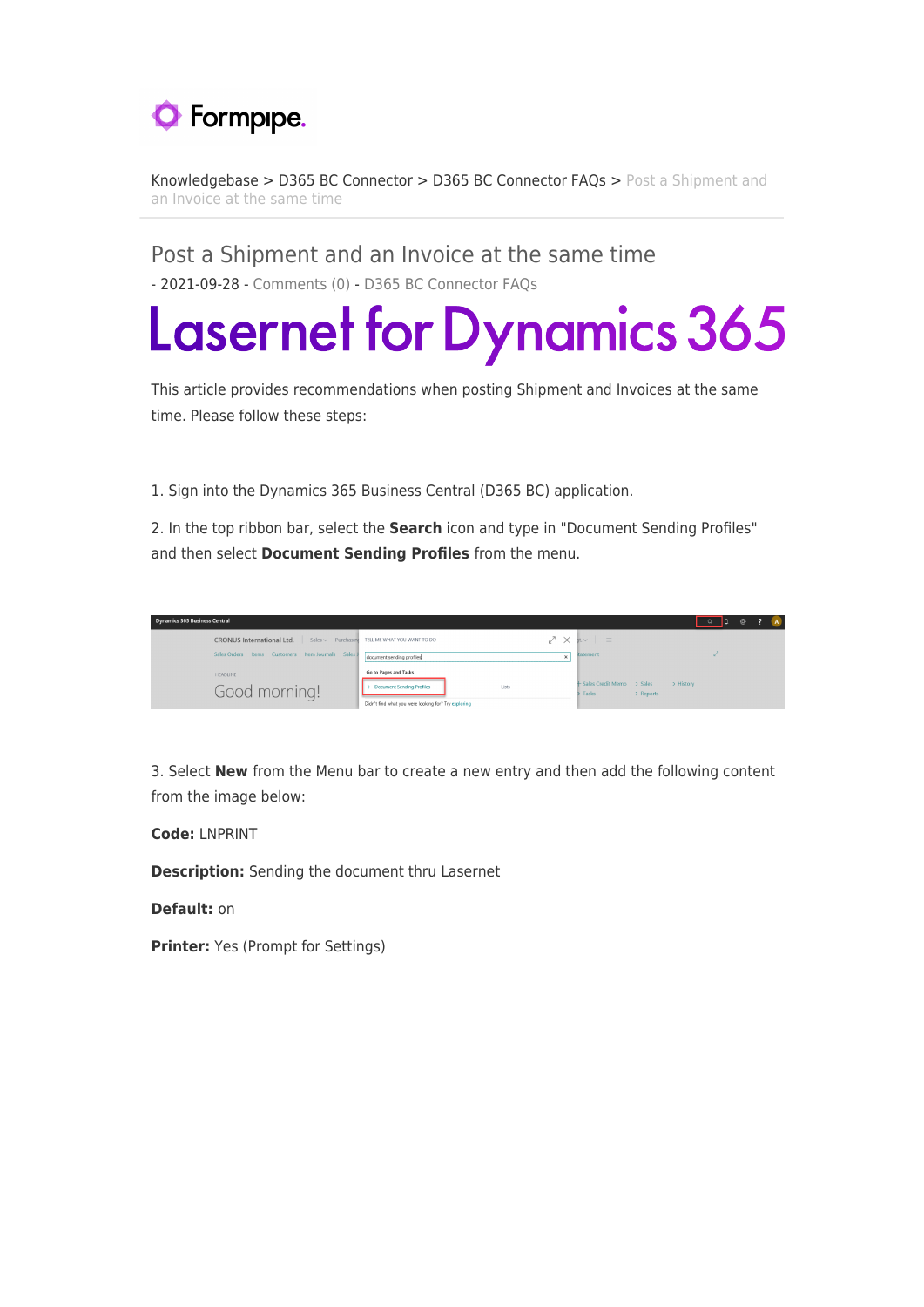| General                            |                                                               |                                         |  |
|------------------------------------|---------------------------------------------------------------|-----------------------------------------|--|
| $Code \cdots \cdots \cdots \cdots$ | <b>LNPRINT</b>                                                | Default                                 |  |
| Description                        | Sending the document thru Lasen                               |                                         |  |
| <b>Sending Options</b>             |                                                               |                                         |  |
|                                    |                                                               |                                         |  |
| Printer<br>.<br>Email              | $\checkmark$<br>Yes (Prompt for Settings)<br>$\check{}$<br>No | Disk<br>No<br>Electronic Document<br>No |  |

- 5. Navigate to **Sales Orders** and find a record that has **not** been posted before.
- 6. Select **Posting** and then **Post and Send...**

|                     | <b>Dynamics 365 Business Central</b> |                                                                                                                                          |                             |                                           |              |                                  |                     |     |                  |                                                           |                                                   |                                            |                             |                                                                | $\alpha$ .      | $\Omega$                                       | ◎          |       |  |
|---------------------|--------------------------------------|------------------------------------------------------------------------------------------------------------------------------------------|-----------------------------|-------------------------------------------|--------------|----------------------------------|---------------------|-----|------------------|-----------------------------------------------------------|---------------------------------------------------|--------------------------------------------|-----------------------------|----------------------------------------------------------------|-----------------|------------------------------------------------|------------|-------|--|
|                     | <b>CRONUS International Ltd.</b>     | Sales $\vee$ Purchasing $\vee$ Inventory $\vee$ Posted Documents $\vee$ Setup & Extensions $\vee$ Lasernet Document Mgt. $\vee$ $\equiv$ |                             |                                           |              |                                  |                     |     |                  |                                                           |                                                   |                                            |                             |                                                                |                 |                                                |            |       |  |
| Sales Orders: All v |                                      | $O$ Search $+$ New<br><b>R</b> Delete                                                                                                    |                             | $Report \vee$ Order $\vee$ Release $\vee$ |              | Posting $\vee$                   |                     |     |                  | Print/Send $\vee$ Navigate $\vee$ <b>Di</b> Open in Excel |                                                   | $\text{Actions} \vee \text{Naviaste} \vee$ | $Report \vee$ Fewer options |                                                                |                 | $\nabla \equiv 0 \quad \blacksquare \quad x^c$ |            |       |  |
| No. 1               | Sell-to<br>Customer No.              | Sell-to Customer Name                                                                                                                    | External<br>Document<br>No. | Location Code                             | Assign<br>ID | Post.<br><b>15</b> Post and Send |                     |     | Compl<br>Shipped | Amount Shipped<br>Not Invoiced<br>(LCY)                   | Amount Shipped<br>Not Invoiced<br>(LCY) Incl. VAT | Amount                                     | Amount Including<br>VAT     |                                                                |                 |                                                |            |       |  |
| 1002                | 10000                                | The Cannon Group PLC                                                                                                                     |                             | <b>BLUE</b>                               |              | T1 Post Batch                    |                     | bez | Yes              | 34,001.19                                                 | 42,501.49                                         | 34.001,19                                  | $42.501 \wedge$             | <b>O</b> Details<br><b>Contract Contract Contract Contract</b> | Attachments (0) |                                                |            |       |  |
| 1005                | 20000                                | Selangorian Ltd.                                                                                                                         |                             |                                           |              | <b>Q</b> Preview Posting         |                     |     | No               | 0.00                                                      | 0.00                                              | 942.198.50                                 | 1.177.606                   | <b>Customer Statistics</b>                                     |                 |                                                |            |       |  |
| 1006                | $\frac{1}{2}$ 10000                  | The Cannon Group PLC                                                                                                                     |                             | <b>BLUE</b>                               |              |                                  | 23-02-2022 Open     |     | No               | 0.00                                                      | 0.00                                              | 5,147,40                                   | 6,434                       | Customer No.                                                   |                 |                                                |            | 10000 |  |
| 101005              | 30000                                | John Haddock Insurance Co.                                                                                                               |                             |                                           |              |                                  | 13-01-2022 Released |     | Yes              | 1.597,52                                                  | 1.996,90                                          | 1.597,52                                   | 1.996                       | Balance (LCY)                                                  |                 |                                                | 589.614.41 |       |  |

7. Double check that **Printer** is selected, then select **Yes**.

| Do you want to post and send the document?                      |     |    |
|-----------------------------------------------------------------|-----|----|
| Printer;<br>Send Document to research                           |     |    |
| Dialogs will appear because sending options require user input. |     |    |
|                                                                 | Yes | No |

8. Select what you want to post. In this case, we are posting both the **Shipment and Invoice**.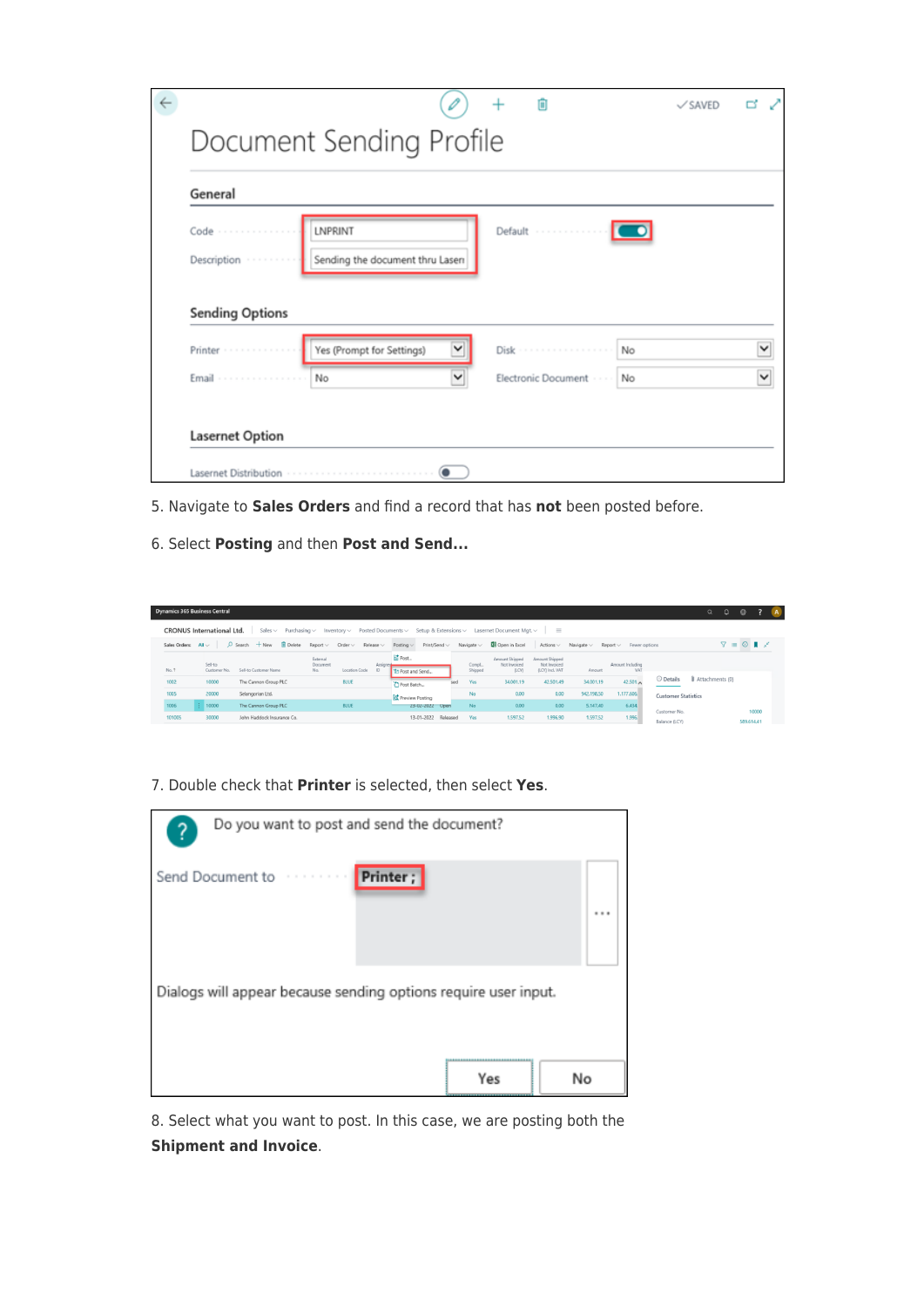

9. The first document is the Invoice. Select your **Lasernet option**. In this example, we can select **Send E-mail .**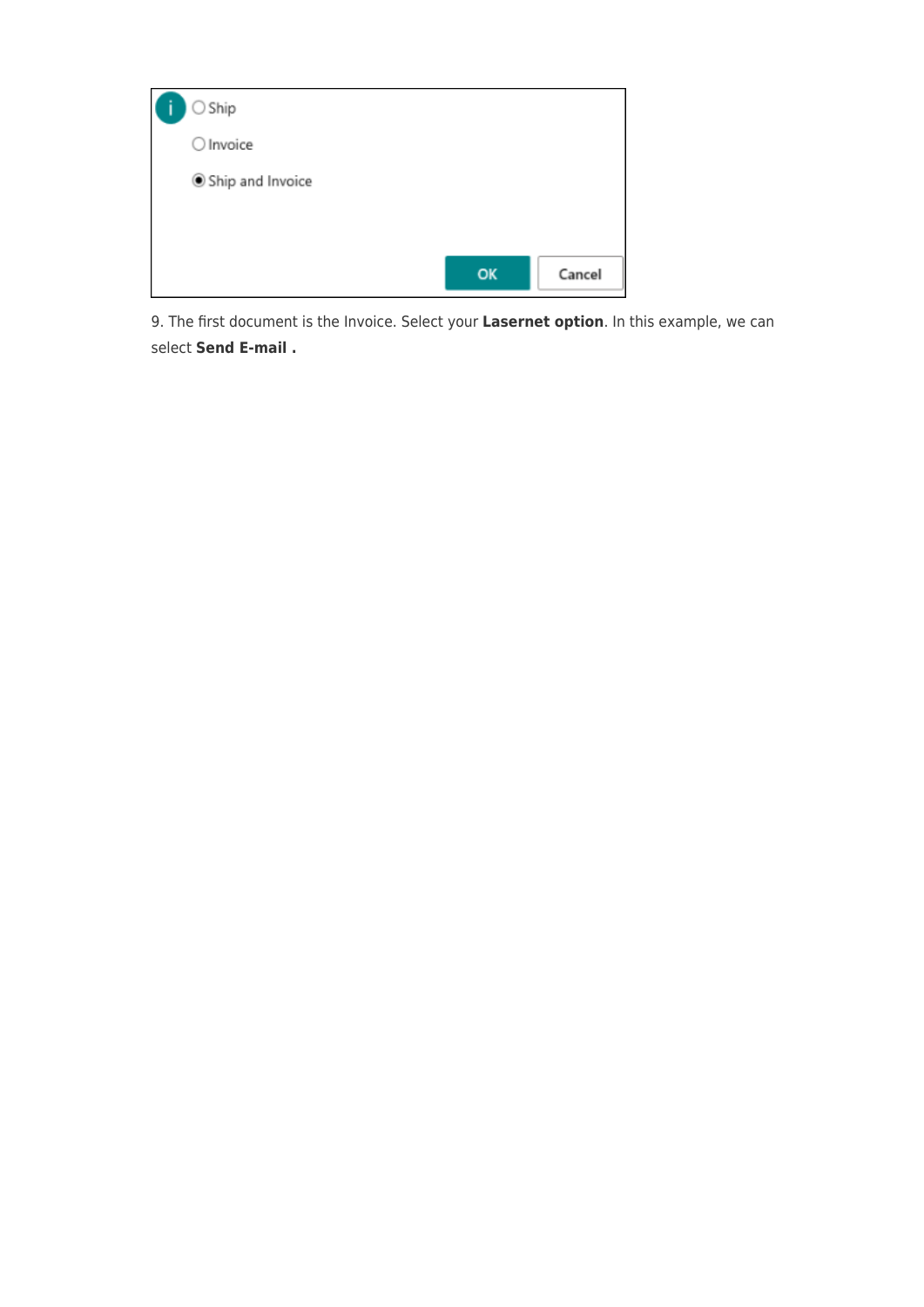| <b>LASERNET SALES - INVOICE</b>         |                                                                                        |        |
|-----------------------------------------|----------------------------------------------------------------------------------------|--------|
| <b>Saved Settings</b>                   |                                                                                        |        |
| filters'                                | Changes to the options and filters below will be saved only to: 'Last used options and |        |
| Use default values from:                | Last used options and filters                                                          |        |
| Options                                 |                                                                                        |        |
| .<br>No. of Copies                      |                                                                                        | 0      |
| Show Internal Information · · · · · · · |                                                                                        |        |
| Archive Document                        |                                                                                        |        |
| <b>Lasernet Option</b>                  |                                                                                        |        |
| Lasernet Option                         | Send E-Mail                                                                            |        |
| <b>Filter: Posted Sales Invoice</b>     |                                                                                        |        |
| $\times$ No.                            | 103044                                                                                 |        |
| × Bill-to Customer No.<br>.             | 10000                                                                                  |        |
| X Sell-to Customer No.                  |                                                                                        |        |
| $\times$ No. Printed                    |                                                                                        |        |
| .                                       |                                                                                        |        |
|                                         | OK                                                                                     | Cancel |

10. You are then prompted to see if you want to download the Sales Shipment. Select **Yes**.

11. Within the Lasernet Option, this time we choose **Print** and then select the desired printer.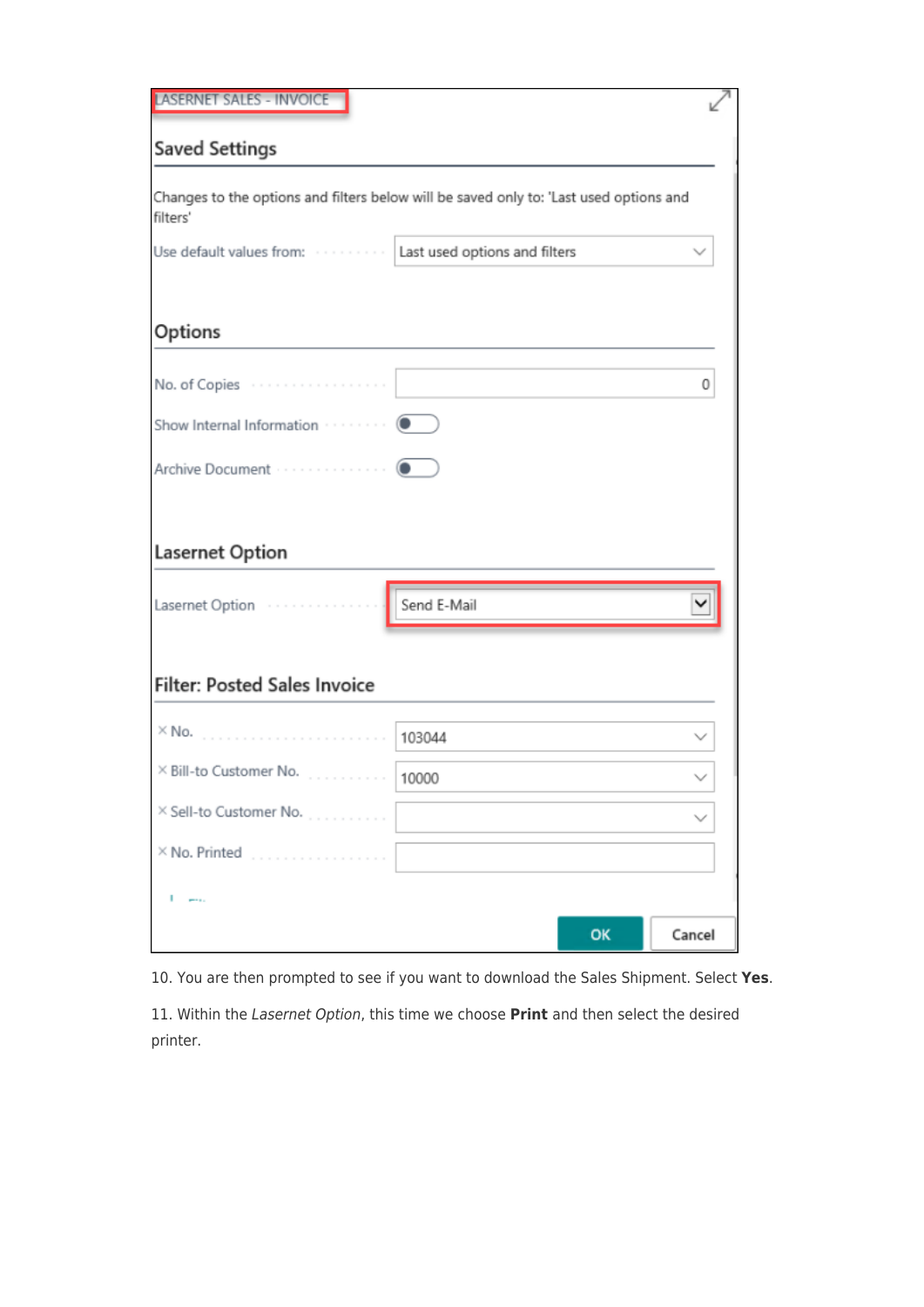| LASERNET SALES - SHIPMENT            |        |   |
|--------------------------------------|--------|---|
| Options                              |        |   |
|                                      |        |   |
| No. of Copies                        |        | 0 |
| Show Internal Information  (         |        |   |
| Show Recommended Price  (            |        |   |
|                                      |        |   |
|                                      |        |   |
| Lasernet Option                      |        |   |
| Lasernet Option                      | Print  |   |
|                                      |        |   |
| <b>Filter: Posted Sales Shipment</b> |        |   |
|                                      |        |   |
| $\times$ No.<br>.                    | 102055 |   |
| X Sell-to Customer No.               | 10000  |   |
| $\times$ No. Printed $\ldots$        |        |   |
| $+$ Filter                           |        |   |
|                                      |        |   |
|                                      |        |   |
|                                      |        |   |
|                                      |        |   |
|                                      |        |   |